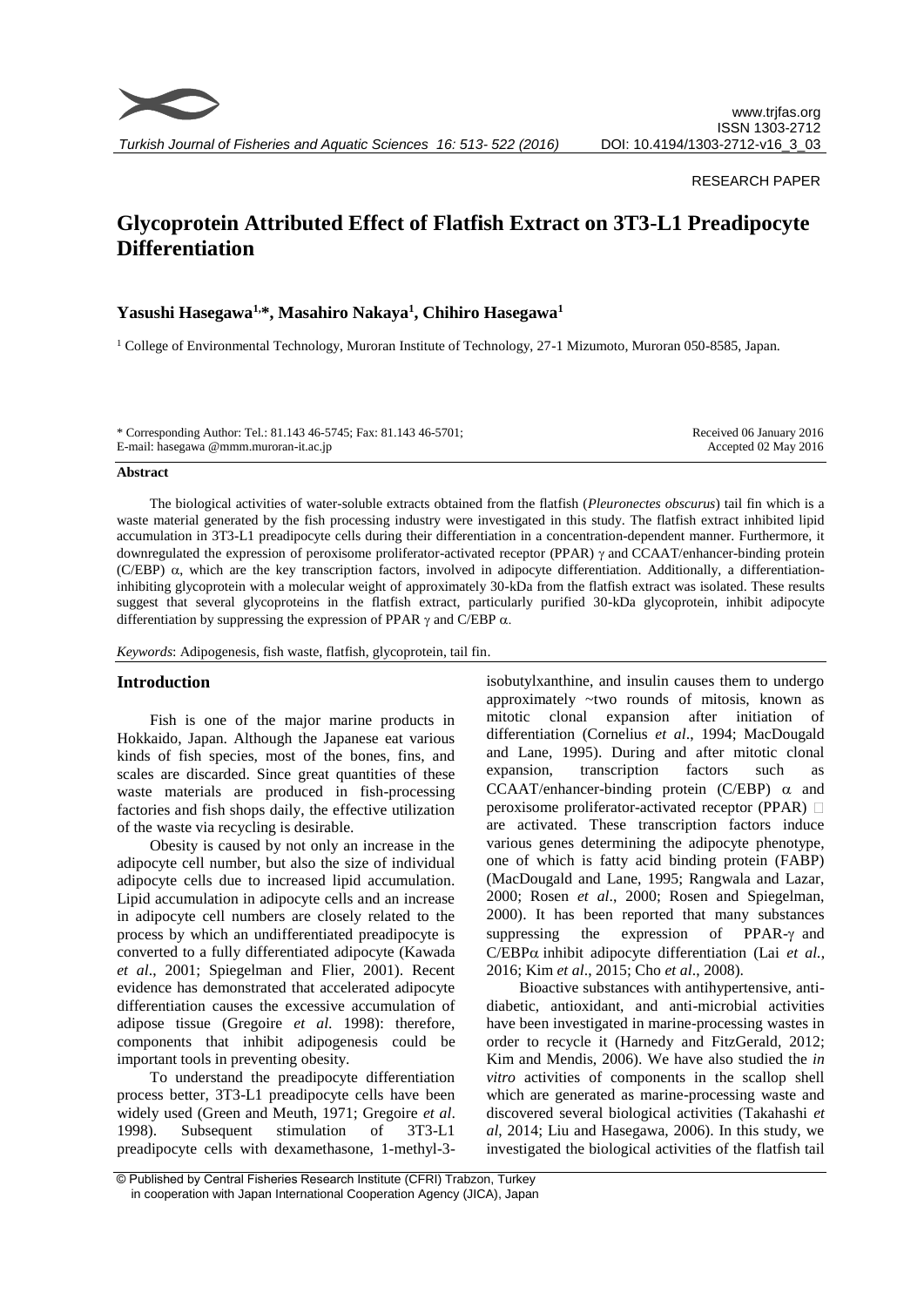fin discarded by fish-processing factories and found that the flatfish extract inhibits adipogenesis of 3T3- L1 preadipocyte cells by suppressing the expression of PPAR $\Box$  and C/EBP- $\Box$ . In addition, we report that a glycoprotein in the flatfish extract contributes to the inhibition of the differentiation of 3T3-L1 preadipocyte cells.

#### **Materials and Methods**

## **Materials**

Tail fins of flatfish (*Pleuronectes obscurus*) were collected from fish-processing factories, in Hokkaido, Japan. Antibodies against  $\Box$ -actin and  $PPAR \Box$  were purchased from Sigma Aldrich (MO, USA), and antibodies against C/EBP- $\Box$  and FABP were purchased from Cell Signaling Technology (Tokyo, Japan).

#### **Preparation of the Flatfish Extract**

The flatfish tail fin (about 50 g) was homogenized in 250 ml of deionized water and centrifuged at  $12,000 \times g$  for 15 min at 4<sup>°</sup>C. Protein concentration of the supernatant was determined using the bicinchoninic acid assay (Smith *et al*.,1985) and used as the flatfish extract. Additionally, the bone, scales, skin, and muscle tissues of the tail fin were separated and prepared as described above.

## **Cell Culture**

3T3-L1 preadipocyte cells were obtained from the Japanese Collection of Research Bioresources Cell Bank (Osaka, Japan) and were cultured as described previously (Takahashi *et al*., 2012). Briefly, 3T3-L1 preadipocyte cells were maintained in Dulbecco's modified Eagle's medium (DMEM) supplemented with 10% fetal bovine serum (FBS) and 1 mM ascorbic acid. 3T3-L1 cells were seeded at a density of  $2 \times 10^4$  cells per well in a 24-well plate. To induce differentiation, 3T3-L1 preadipocytes were stimulated for 2 days with DMEM containing 0.25 M dexamethasone, 0.5 mM 1-methyl-3 isobutylxanthine, and  $10 \Box g/ml$  insulin (on day 0). On day 2, the culture medium was exchanged for DMEM containing 5  $\Box$ g/ml insulin and maintained for 5 to 7 days. Sample extracts were added on day 0 or 2.

#### **Oil Red-***O* **dye Staining**

Intracellular lipid accumulation was evaluated by oil red-*O* dye staining during adipocyte differentiation as described previously (Takahashi *et al*., 2012; Takahashi *et al*., 2014). Differentiated 3T3- L1 cells were fixed in 3.7% formaldehyde -containing phosphate buffered saline (PBS) at 4°C for 5 min, washed twice with PBS and then stained with 0.16% oil red-*O* solution for 20 min. After the excess oil red*O* dye was washed away, the cell-incorporated dye was dissolved with 60% isopropanol and then quantified by measuring the absorbance at 490 nm.

#### **Proliferation Assay**

The 3T3-L1 cells were differentiated in the absence or presence of flatfish extract on day 0. After 48 h, 3-(4,5-dimethylthiazol-2-yl)-2,5 diphenyltetrazolium bromide (MTT) (0.5 mg/ml in PBS) was added to each well and the cells were incubated for 4 h at 37°C (Manthorpe *et al*., 1986). The medium was then carefully removed, and  $200$   $\Box$ L of 20% sodium dodecyl sulfate (SDS) was added to solubilize the MTT-formazan complex. The absorbance was measured at 570 nm.

#### **Assessment of Cytotoxicity**

The cytotoxic effect of the flatfish extract was evaluated by measuring the release of lactate dehydrogenase (LDH). Various concentrations of flatfish extracts were added to the 3T3-L1 preadipocytes on day 2 after the initiation of differentiation. On day 10, the culture medium was recovered, and measured using an LDH cytotoxicity test kit (Wako, Osaka, Japan).

#### **Glycerol-3-Phosphate Dehydrogenase Activity**

Glycerol-3-phosphate dehydrogenase (GPDH) activity was measured spectrophotometrically using a commercial GPDH measuring kit (Wako, Osaka, Japan). After 3T3-L1 cells were differentiated, the flatfish extract was added on day 2. On day 10, the cells were washed 3 times with PBS and dissolved in deionized water. The cell lysate was centrifuged at  $12,000 \times g$  for 10 min and the supernatant was used for the measurement of GPDH activity.

#### **Electrophoresis**

A solution containing 2% SDS, 20 mM Tris-HCl (pH 7.5), 1 mM 2-mercaptoethanol, 10% glycerol, and bromophenol blue (SDS sample buffer) was added to samples and SDS-polyacrylamide gel electrophoresis (SDS-PAGE) was performed (Leammli, 1970). Silver staining was used to visualize proteins on the gel.

## **Western Blotting**

After 3T3-L1 preadipocyte cells were differentiated in the absence or presence of flatfish extract for 10 days, cells were homogenized in SDS sample buffer and centrifuged at  $14,000 \times g$  for 10 min. The supernatants were subjected to SDS-PAGE followed by western blotting as described previously (Takahashi *et al*., 2012). Briefly, a transferred polyvinylidene difluoride (PVDF) membrane was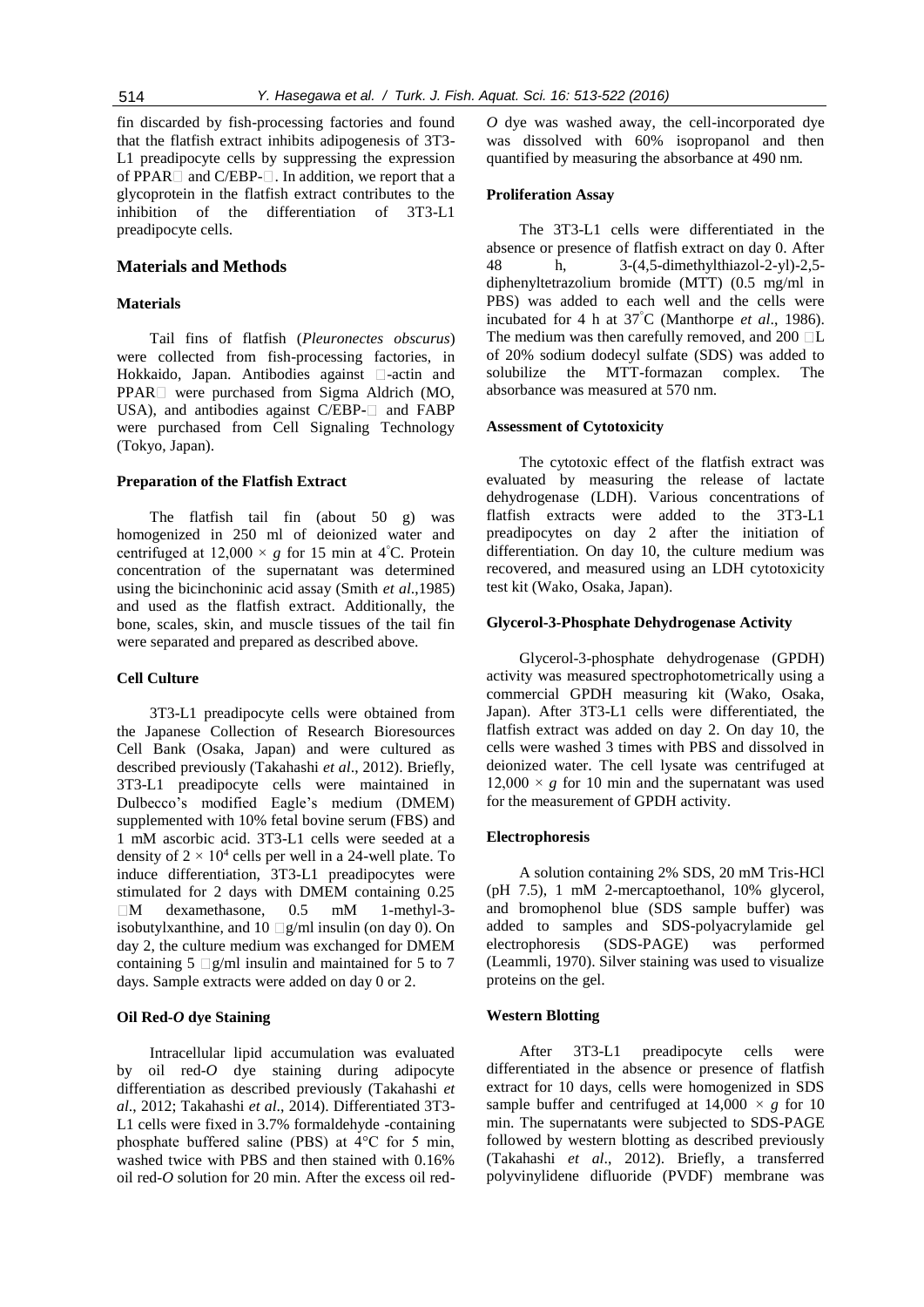blocked in 10% skim milk in Tris-buffered saline containing 0.5M NaCl, 20mM Tris HCl (pH 7.5), and 0.05% Tween 20. After incubation of the membrane with  $\Box$ -actin, PPAR $\Box$ , C/EBP- $\Box$ , or FABP primary antibodies, the alkaline phosphatase-conjugated goat anti-rabbit IgG secondary antibody was added. The color was developed by adding nitroblue tetrazolium and 5-bromo-4-chloro-3-indoyl phosphate. Protein band intensities were quantified using the Image J software.

## **Separation of Glycoproteins in the Flatfish Extract**

Glycoprotein in the flatfish extract was separated using three types of lectin-affinity column: concanavalin A (Con A), wheat germ agglutinin (WGA), and lens culinaris agglutinin (LCA). The affinity column was equilibrated with a solution containing 0.15M NaCl, 20 mM Tris-HCl (pH 7.5), 1 mM CaCl<sub>2</sub>, and 1 mM MgCl<sub>2</sub> (TBS). After the flatfish extract was subjected to each column, the adsorbed glycoproteins were eluted using a TBS solution containing 0.2 M methyl-α-D-glucopyranoside in the Con A and LCA affinity column or 0.2 M Dglucosamine in the WGA affinity column. Eluted glycoproteins were then dialyzed against 20 mM Tris-HCl (pH 7.5) ready for further experimentation.

## **Treatment of the Flatfish Extract with Trifluoromethanesulfonic Acid (TFMS)**

The flatfish extract was deglycosylated as described previously (Edge, 2003; Takahashi *et al*., 2014). Briefly, lyophilized flatfish extract (approximately 50 mg) was mixed with 900 μl TFMS containing 10% anisole and the mixture was incubated at 4ºC for 1 h. After the TFMS was neutralized using 1 M Tris, the flatfish extract was dialyzed against deionized water to completely remove the TFMS and then lyophilized. The deglycosylated flatfish extract was employed as the TFMS-treated flatfish extract.

## **Isolation of the 30-kDa Glycoprotein**

The fraction bound to the LCA-affinity column was subjected to DEAE-5PW ion exchange column chromatography equilibrated with 20 mM Tris-HCl (pH7.5). The adsorbed proteins were eluted with a concentration gradient of NaCl ranging from 0 - 500 mM. The peak fraction containing the 30-kDa glycoprotein was pooled and its purity was evaluated using SDS-PAGE.

#### **Monosaccharide Composition Analysis**

The monosaccharide composition of the 30-kDa glycoprotein was analyzed with an ABEE labeling kit plus S (Honen Corp., Tokyo, Japan) according to the manufacturer's instructions.

## **Amino acid Composition and Partial Amino Acid Sequence Analyses**

The amino acid composition was determined as described previously (Takahashi *et al*., 2014). Briefly, the 30-kDa glycoprotein was hydrolyzed at 110°C with 6 M HCl for 24 h. The hydrolysate was then analyzed on a JLC-500V Amino Tac™ Amino Acid Analyzer (JEOL, Tokyo, Japan).

The partial amino acid sequence was analyzed using matrix-assisted laser desorption/ionization time of flight (MALDI-TOF) spectrometry. After conducting SDS-PAGE, the 30-kDa glycoprotein was excised and treated with 0.1 mg/ml trypsin at 37°C for 12 h. Mass spectra of the proteolytic sample were acquired on an Ultraflex TOF/TOF (Bruker Daltonics, MA, USA) in the positive reflection mode and analysed as described previously (Takahashi *et al*., 2012).

#### **Statistical Analysis**

Each experiment was performed two to three times. Data were combined from at least four data and analyzed by one-way ANOVA followed by Tukey's multiple-comparison test.

## **Results**

## **Flatfish Extract Inhibits Differentiation of 3T3-L1 Preadipocytes**

Following incubation of 3T3-L1 cells with the flatfish extract, we examined adipocyte differentiation. A significant decrease in lipid accumulation in 3T3-L1 cells was observed as the concentration of flatfish extract increased (Figure 1).At a concentration of 1.0 mg/ml, the flatfish extract reduced lipid levels to approximately 60% relative to the control. Therefore, this suggests that the flatfish extract inhibits the differentiation of adipocytes.

GPDH activity and the expression of FABP were also examined as indicators of 3T3-L1 adipocyte differentiation. GPDH activity in 3T3-L1 adipocyte cells treated with flatfish extract decreased in a dosedependent manner (Figure 2). The activity was reduced to approximately 40% at a concentration of 1.0 mg/ml of flatfish extract when compared to that of the control. The expression of FABP was also downregulated following the treatment (Figure 2). These results further suggest that the flatfish extract inhibit the differentiation of 3T3-L1 preadipocytes. On the other hand, LDH activity did not increase, even with a treatment concentration of 1.0 mg/ml (Figure 3). This suggests that the inhibition of differentiation is not due to the toxicity of the extract.

## **Effect of Flatfish Extract on Mitotic Clonal Expansion**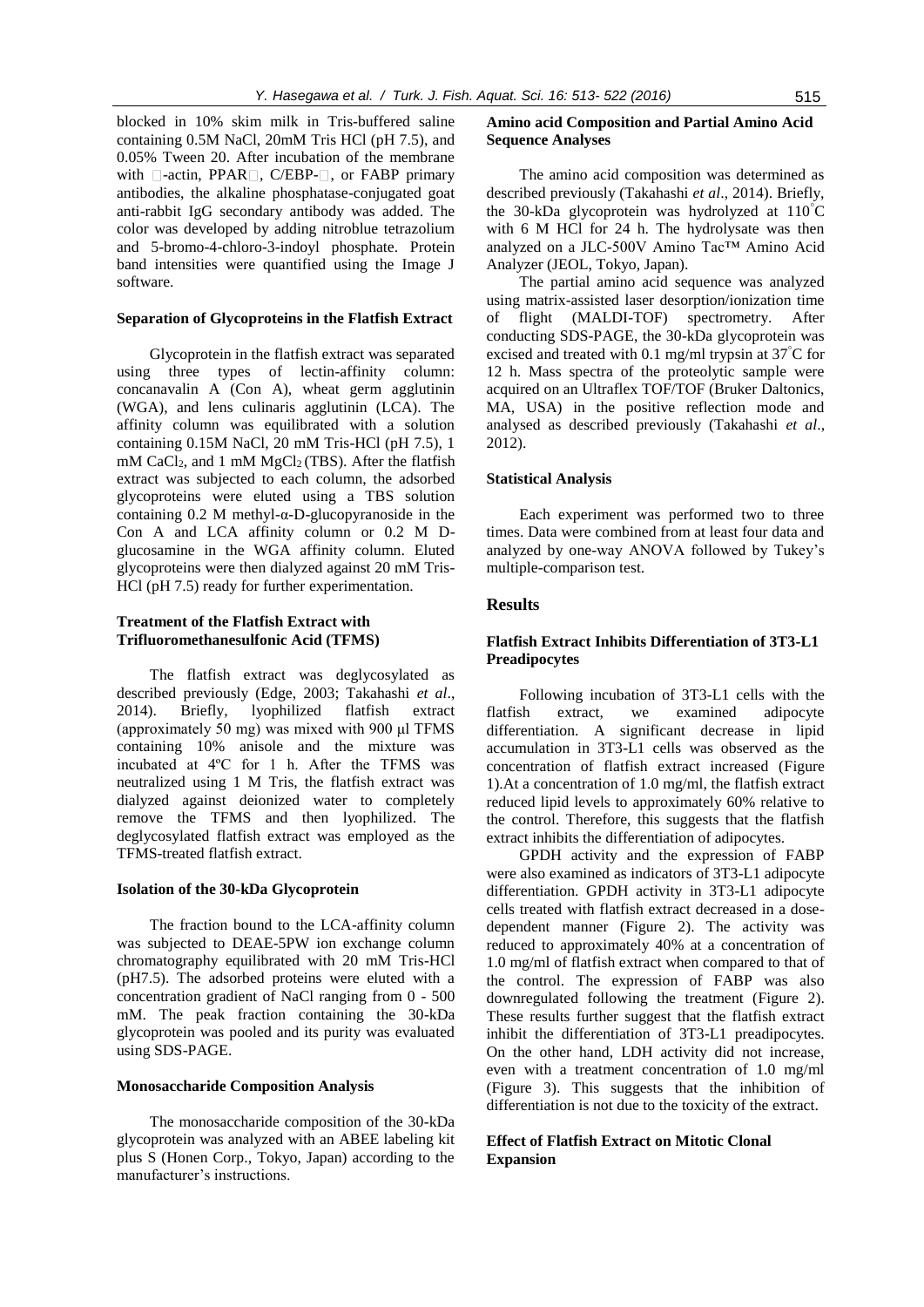contro





**Figure 1.** Effect of flatfish extract on lipid accumulation during the differentiation of 3T3-L1 preadipocyte cells. (a) The extent of differentiation was estimated by staining intracellular lipid droplets with oil red-*O* dye. The flatfish extract was added to 3T3-L1 preadipocyte cells at the indicated protein concentrations. Data represent the mean  $\pm$  SEM. Mean values without common letters is significantly different (P<0.05). (b) Phase contrast microscopy in the absence or presence of flatfish extract. The accumulated lipid was stained with oil red-*O* (red color).



**Figure 2** Effect of flatfish extract on GPDH activity and FABP expression level. (a) Intracellular GPDH activity was measured on days 10 after the induction of differentiation. (b) The expression level of FABP was examined using western blotting analysis. The flatfish extract was added to 3T3-L1 preadipocyte cells at the indicated protein concentrations. Data represent the mean  $\pm$  SEM. Mean values without common letters is significantly different (P<0.05).

After differentiation was induced in 3T3-L1 preadipocytes, they underwent one or two rounds of cell division, known as mitotic clonal expansion, before initiating the differentiation process. We examined the effect of the flatfish extract on mitotic clonal expansion (Figure 4). As shown in Figure 4, the extract did not affect cell proliferation even at a concentration of 1.0 mg/ml that was shown to inhibit the differentiation.

## **Effect of Flatfish Extract on the Expression of PPAR**  $\gamma$  and **C/EBP-** $\alpha$

To investigate the mechanism underlying the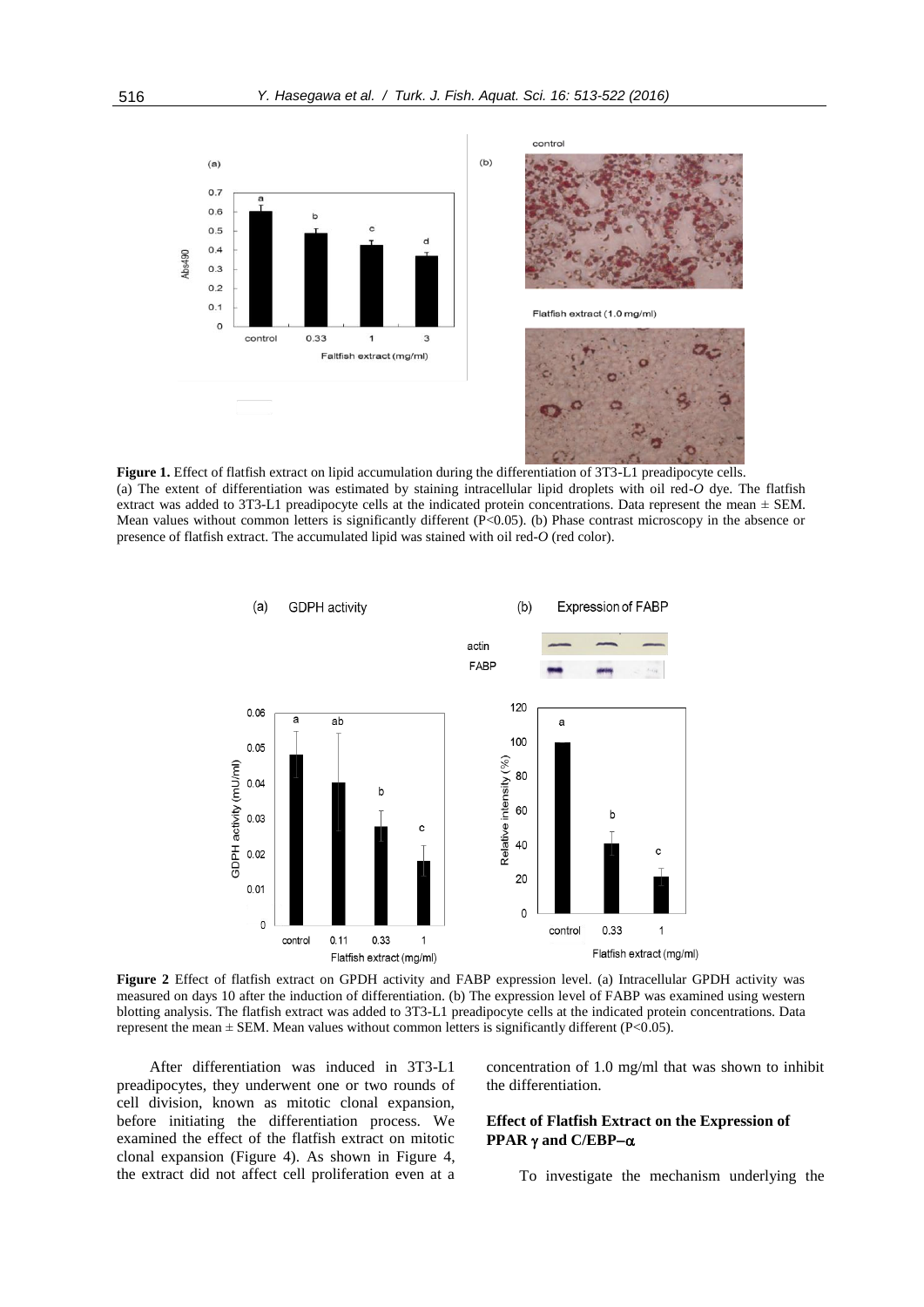

**Figure 3.** Effect of flatfish extract on mitotic clonal expansion. The flatfish extract was added to 3T3-L1 preadipocyte cells at the indicated protein concentrations immediately after induction of differentiation; viable cells were estimated with the MTT assay after 48 h. Data represent the mean  $\pm$  SEM.



**Figure 4.** Effect of flatfish extract on the expression of PPAR $\gamma$  and C/EBP- $\alpha$ . The expression levels of PPAR $\gamma$  and C/EBP- $\alpha$  were examined using western blotting analysis. Protein concentrations of the flatfish extract were indicated at mg/ml. Data represent the mean  $\pm$  SEM. Mean values without common letters is significantly different (P<0.05).

flatfish extract-induced inhibition of differentiation, we examined the expression levels of transcription factors (PPAR- $\gamma$  and C/EBP- $\alpha$ ) using western blotting (Figure 5). The usual increases of PPAR $\gamma$  and C/EBP- $\alpha$  expression were attenuated by treatment with the flatfish extract. Therefore, this demonstrates that the flatfish extract suppresses the adipocyte differentiation by inhibiting PPAR $\gamma$  and C/EBP- $\alpha$ expression.

## **Identification of the Tissue Inhibiting the Differentiation**

The flatfish tail fin comprises of skin, muscle, bone, and scale tissue. We examined which type of tissue inhibits the differentiation. The extracts from

scale and bone significantly inhibited the differentiation. In particular, extracts from the scales showed greater inhibition of differentiation when compared to extracts from other tissues (Figure 6). Lipid accumulation was reduced to approximately 60% after treatment with 1.0 mg/ml scale extract.

## **Identification of a Differentiation-Inhibiting Substance**

We previously found that a glycoprotein from scallop shell inhibited the differentiation of 3T3-L1 preadipocytes (Takahashi *et al*., 2014). To examine whether the differentiation-inhibiting substance in the flatfish extract is also a glycoprotein, we separated glycoproteins from the extract using Con A, WGA,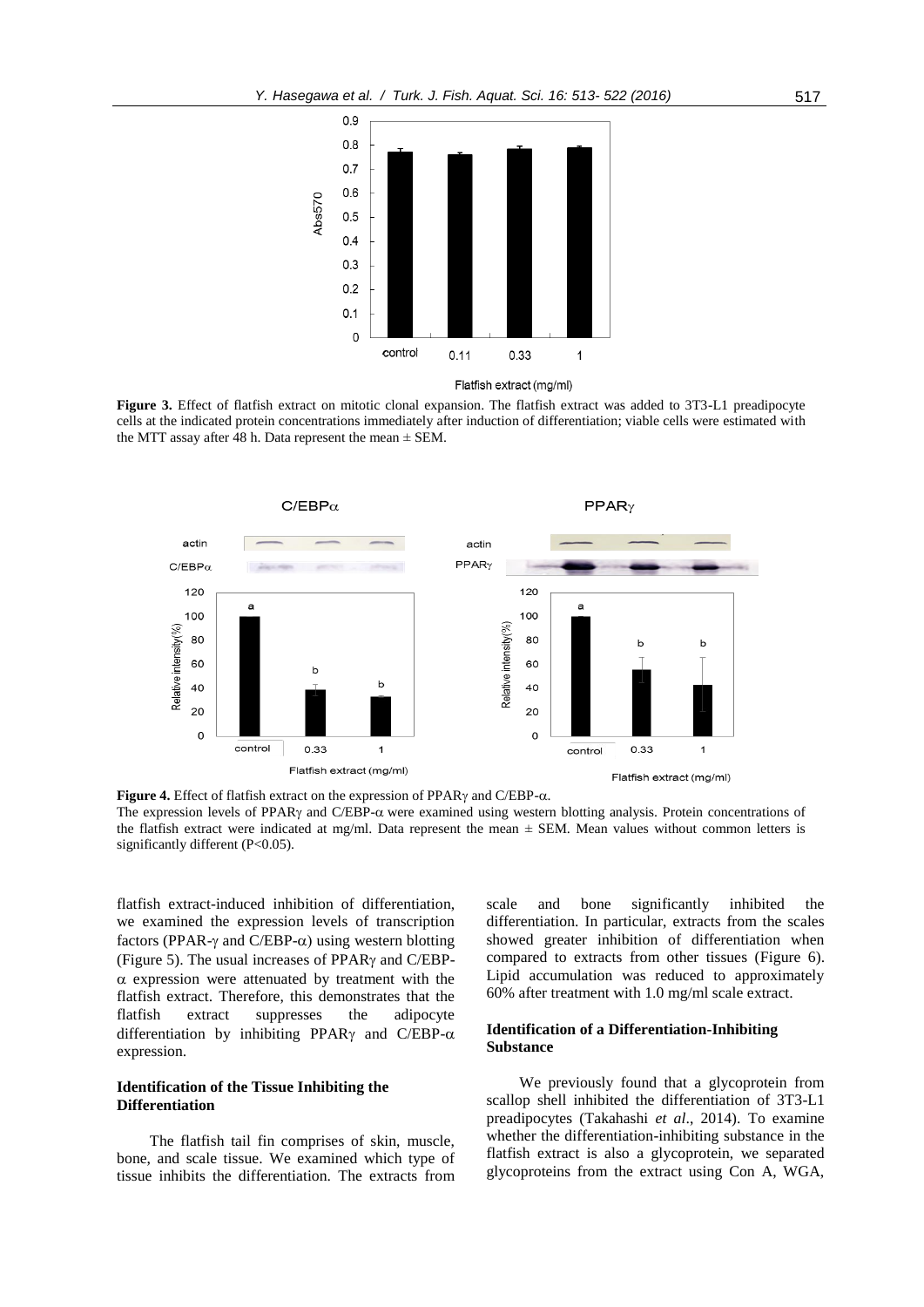



On day 10 after the induction of differentiation, the amount of LDH released into the culture medium was measured. The flatfish extract was added to 3T3-L1 preadipocyte cells at the indicated protein concentrations. Data represent the mean  $\pm$ SEM.



**Figure 6.** Differentiation-inhibitory activity of each tissue extract obtained from the flatfish tail fin. Each extract was added to 3T3-L1 preadipocyte cells at the indicated protein concentrations. Data represent the mean  $\pm$  SEM. Mean values without common letters is significantly different (P<0.05).

and LCA affinity columns. We then examined the differentiation-inhibitory activity of Con A-, LCA-, and WGA-binding fractions (Figure 7). These results showed that the LCA- and WGA-binding fractions significantly inhibited the differentiation of 3T3-L1 preadipocytes. On the other hand, the Con A-binding fraction did not inhibit differentiation. These findings demonstrate that several glycoproteins in the flatfish extract inhibit 3T3-L1 preadipocyte differentiation. Next, we investigated whether the sugar chains present in the flatfish extract are responsible for the inhibition of adipocyte differentiation. The flatfish extract was treated with TFMS, which is known to cleave protein-linked sugar chains. When the TFMStreated flatfish extract was added to the culture medium during the differentiation of 3T3-L1 preadipocyte cells, the differentiation-inhibiting activity of the flatfish extract was completely

abolished (Figure 8), suggesting that sugar chains in the flatfish extract were responsible for the inhibitory activity.

SDS-PAGE analysis of the LCA-binding fraction revealed a major band with a molecular weight of approximately 30-kDa and several minor bands, while the WGA-binding fraction showed smear bands. To examine whether the 30-kDa glycoprotein inhibited differentiation, we purified the 30-kDa protein from the LCA-binding fraction using DEAE-5PW ion exchange column chromatography. The isolated 30-kDa glycoprotein showed a single band after silver staining post-SDS-PAGE (Figure 9). When 3T3-L1 preadipocytes were treated with 0.07 mg/ml purified 30-kDa glycoprotein, lipid accumulation was reduced to 65% of that of the control (Figure 9).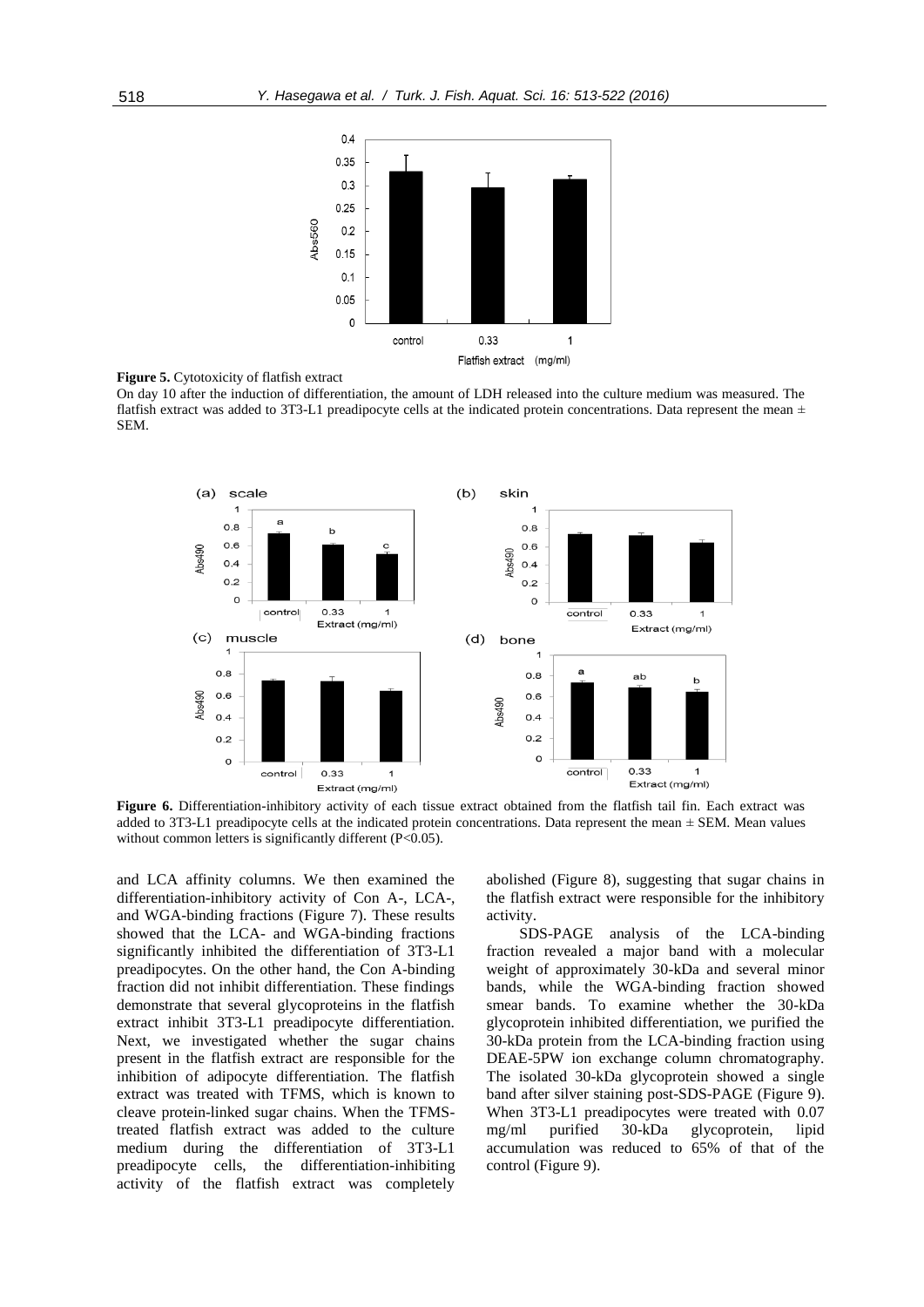

**Figure 7.** Isolation of glycoproteins from the flatfish extract and their differentiation-inhibitory activity.  $(a - c)$  The effects of Con A, LCA and WGA-binding fractions on the differentiation of 3T3-L1 preadipocyte cells were estimated. Each fraction was added to 3T3-L1 preadipocyte cells at the indicated protein concentrations Data represent the mean  $\pm$  SEM. Mean values without common letters is significantly different (P<0.05). (d) Con A, LCA, and WGA-binding fractions were analyzed using SDS-PAGE.



**Figure 8.** Effect of TFMS-treated flatfish extract on lipid accumulation during the differentiation of 3T3-L1 preadipocyte cells. 3T3-L1 preadipocyte cells were treated with the vehicle (deionized water), 1.0 mg/ml flatfish extract, or 1.0 mg/ml TMSF-treated flatfish extract. Data represent the mean  $\pm$  SEM. Mean values without common letters is significantly different (P<0.05).

#### **Structure Analysis of the 30-kDa Glycoprotein**

Amino acid composition analysis of the 30-kDa glycoprotein revealed the presence of high concentrations of Asx (Asp or Asn), Glx (Glu or Gln), Gly, and Ser residues (Table 1). Partial amino acid sequence analysis of the glycoprotein by MALDI-TOF mass spectrometry identified one sequence: TR(Q or K)NAAVVDHSF. MS Blast and Blast searches showed that the 30-kDa glycoprotein is a novel protein.

The results of monosaccharide composition analysis showed that glucose, mannose, galactose, and fucose are the dominant monosaccharides present with relatively lower amounts of *N*-acetylglucosamine (Table 2).

#### **Discussion**

We previously reported that LCA- and ConAbinding glycoproteins in scallop shells inhibit the differentiation of 3T3-L1 preadipocyte cells. This differentiation-inhibiting activity was attributed to the sugar chain in the glycoproteins (Takahashi *et al*., 2014). In this study, TFMS-treated flatfish extract did not inhibit the differentiation of 3T3-L1 preadipocyte cells. The differentiation-inhibiting activity of the flatfish extract may be also attributable to the sugar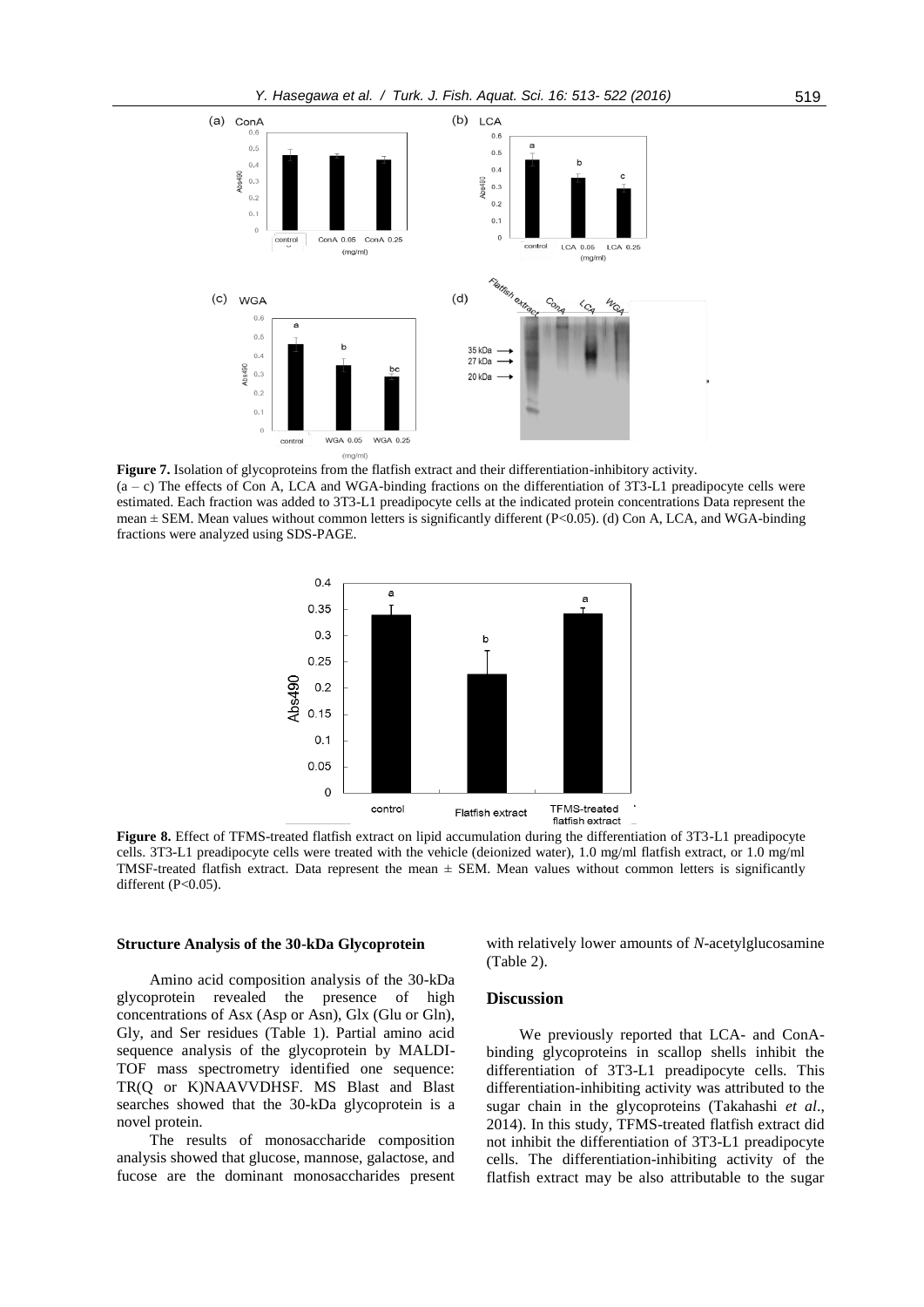

**Figure 9.** Isolation of a 30-kDa glycoprotein in the LCA-binding fraction and its differentiation-inhibiting activity. (a) The 30-kDa glycoprotein was purified by DEAE-5PW ion exchange column chromatography, analyzed using SDS-PAGE. Silver staining was carried out in order to visualize the bands. (b) The effect of the 30-kDa glycoprotein on the differentiation of 3T3-L1 preadipocyte cells was estimated. The 30-kDa glycoprotein was added at the indicated protein concentrations. Data represent the mean  $\pm$  SEM. Mean values without common letters is significantly different (P<0.05).

| Asx (Apn or Asn)              | 9.5        |
|-------------------------------|------------|
| Thr                           | 4.9        |
| $\rm Ser$                     | 11.9       |
| Glx (Glu or Gln)              | 13.3       |
| Gly                           | 22.3       |
| ${\rm Ala}$                   | $8.1\,$    |
| $\operatorname{Val}$          | $4.7\,$    |
| $\rm He$                      | 3.3        |
| Leu                           | $6.2\,$    |
| Tyr                           | $1.1\,$    |
| Phe                           | $2.6\,$    |
| Lys                           | $6.0\,$    |
| $\rm\, His$                   | $1.7\,$    |
| $\rm Arg$                     | $4.4\,$    |
| $\ensuremath{\mathrm{total}}$ | 100        |
|                               | $(mol/\%)$ |

**Table 1.** Amino acid composition of the 30-kDa glycoprotein

| <b>Table 2.</b> Monosaccharide analysis of the 30 kDa glycoprotein |  |  |  |  |  |  |  |  |  |  |  |  |
|--------------------------------------------------------------------|--|--|--|--|--|--|--|--|--|--|--|--|
|--------------------------------------------------------------------|--|--|--|--|--|--|--|--|--|--|--|--|

| Gal<br>Man    | 19.1       |  |
|---------------|------------|--|
|               | 20.7       |  |
| Glc<br>GlcNAc | 32.5       |  |
|               | 2.7        |  |
| Fuc           | 25.0       |  |
| Total         | 100        |  |
|               | $(mol/\%)$ |  |

chain, as in the case of the glycoproteins in the scallop shell. Several studies have reported that sugar or sugar chains inhibits the differentiation of 3T3-L1 preadipocytes (Konga *et al*., 2010; Karagozlu *et al*., 2011; Kim *et al*., 2009; Cho *et al*. 2008). Therefore, it is necessary to determine the structures of the sugar chains in the isolated 30-kDa glycoproteins in order to compare them with other sugar chains that inhibit the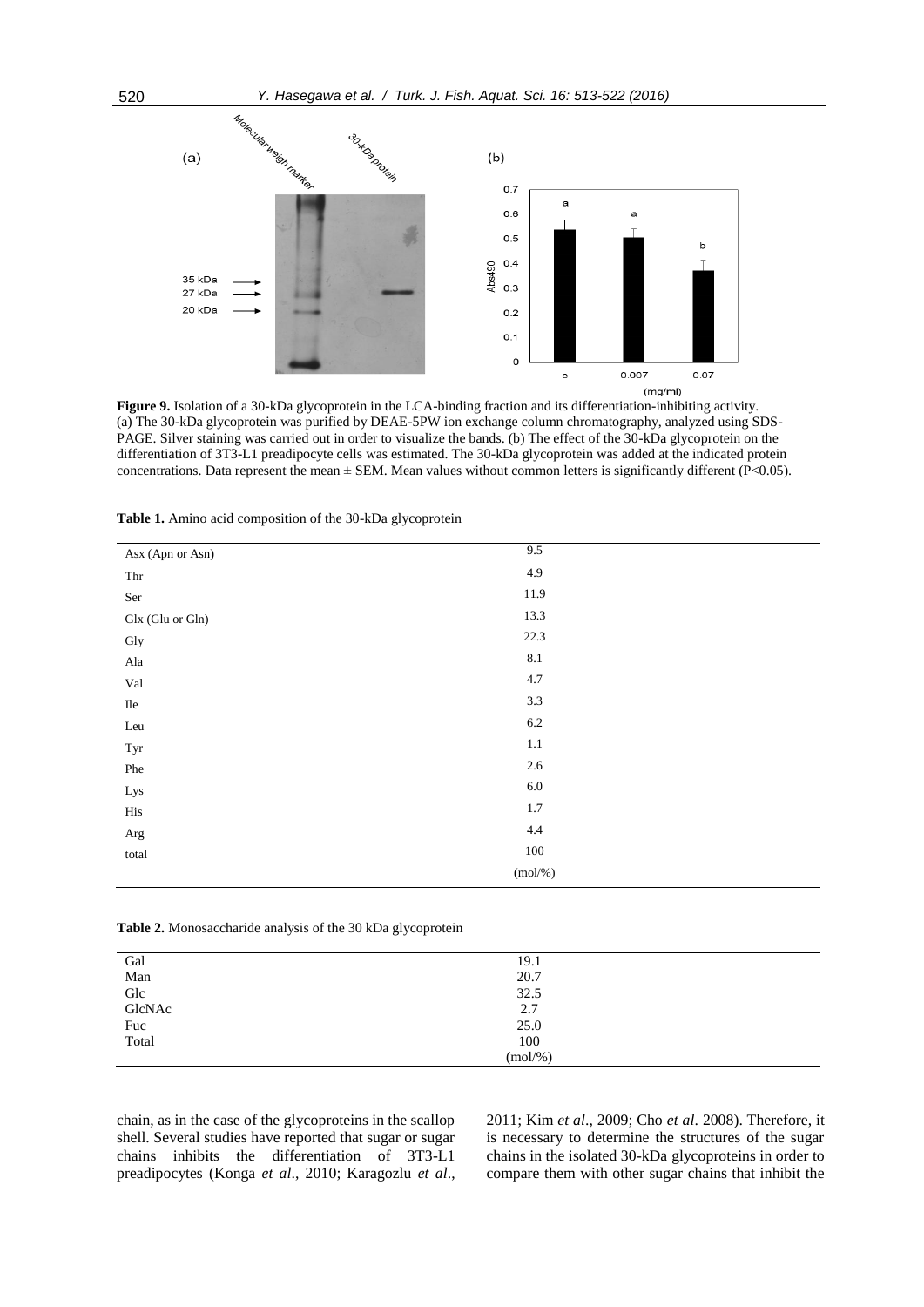differentiation.

We demonstrated that the extracts of scale and bone from the flatfish tail fin possess differentiationinhibitory activity. Scales and bone are biomineralized tissues which are composed of hydroxyapatite and organic matrix substances containing type I collagen fibers (Olson and Watabe, 1980). Scallop shell is also a biomineralized tissue which is composed of organic substances and calcium carbonate. Glycoproteins in biomineralized tissues may have a similar structure that inhibits the differentiation of 3T3-L1 preadipocytes. We previously reported that the 16-kDa glycoprotein with differentiation-inhibiting activity isolated from scallop shells contained high levels of Asx (Asp or Asn), Glx (Glu or Gln), Gly, and Ser residues (Takahashi *et al*., 2014). The 30-kDa glycoprotein was also rich in Asx (Asp or Asn), Glx (Glu or Gln), Gly, and Ser residues. The monosaccharide composition of both the 16-kDa and 30-kDa glycoprotein was also similar, in that glucose and mannose were the dominant monosaccharides present along with fucose. These results suggest that the 16 kDa and 30-kDa glycoproteins have similar structures.

We showed that a 30-kDa glycoprotein in the flatfish extract inhibited the differentiation of 3T3-L1 preadipocyte cells. The extract appears to contain several other differentiation-inhibiting substances, as inhibition of the differentiation was also observed with the WGA-binding fraction and bone extract, which are not thought to contain the 30-kDa glycoprotein. Attempt to identify other differentiation-inhibiting substances is ongoing.

In this study, we showed that the glycoproteins in the flatfish extract inhibited the differentiation of 3T3-L1 preadipocyte by suppressing the expression of  $PPAR \Box$  and  $C/EBP \Box$ . In order to utilize the flatfish tail fin effectively, it is necessary for future studies to investigate whether the consumption of flatfish extract or the 30-kDa glycoprotein is able to induce a decrease in fat mass.

#### **References**

- Cho, E.J., Rahman, M.A., Kim, S.W., Baek, Y.M., Hwang, H.J., Oh, J.Y., Hwang, H.S., Lee, S.H., Yun, J.W. 2008. Chitosan oligosaccharides inhibit adipogenesis in 3T3-L1 adiocytes. Journal of Microbiology and Biotechnology, 18: 80-87.
- Cornelius, P., MacDougald, O. A., Lane, M. D. 1994. Regulation of Adipocyte Development. Annual Review of Nutrition, 14:99–129. doi:10.1146/annurev.nu.14.070194.000531
- Edge, A.S.B. 2003. Deglycosylation of glycoproteins with trifluoromethanesulphonic acid: elucidation of molecular structure and function. Biochemical Journal, 376: 339-350. doi:10.1042/bst0170737
- Green, H., Meuth, M. 1974. An established pre-adipose cell line and its differentiation in culture. Cell, 3: 127-133. doi:10.1016/0092-8674(74)90116-0
- Gregoire, F.M., Smas, C.M., Sul, H.S. 1998. Understanding

adipocyte differentiation. Physiological Reviews, 78: 783-809.

- Harnedy, P.A., FitzGerald, R.J. 2012. Bioactive peptides from marine processing waste and shellfish: A review. Journal of Functional Foods, 4: 6-24. [doi:10.1016/j.jff.2011.09.001](http://dx.doi.org/10.1016/j.jff.2011.09.001)
- [Karadeniz,](http://www.sciencedirect.com/science/article/pii/S014486171100381X) F., [Karagozlu,](http://www.sciencedirect.com/science/article/pii/S014486171100381X) M. Z., [Pyun,](http://www.sciencedirect.com/science/article/pii/S014486171100381X) S.Y. [Kim,](http://www.sciencedirect.com/science/article/pii/S014486171100381X) S.K. 2011. Sulfation of chitosan oligomers enhances their anti-adipogenic effect in 3T3-L1 adipocytes. Carbohydrate Polymers, 86: [doi:10.1016/j.carbpol.2011.05.005](http://dx.doi.org/10.1016/j.carbpol.2011.05.005)
- Kawada, T., Takahashi, N., Fushiki, T. 2001. Biochemical and physiological characteristics of fat cell. Journal of Nutritional Science and Vitaminology, 47: 1-12. doi:org/10.3177/jnsv.47.1
- Kim, M.J., Lee, J.S. 2009. Inhibitory effects of fucoidan in 3T3-L1 adipocyte differentiation. Marine Biotechnolgy, 11: 557-562. doi:10.1007/s10126-008- 9170-1
- Kim, S.K. Mendis, E. 2006. Bioactive compounds from marine processing byproducts – A review. Food Research International, 39: 383-393. [doi:10.1016/j.foodres.2005.10.010](http://dx.doi.org/10.1016/j.foodres.2005.10.010)
- Kim, Y.M., Kim, E.Y., Kim, I.H., Nam, T.J. 2015. Peptide derived from desalinated boiled tuna extract inhibits adipogenesis through the downregulation of C/EBP-α and PPAR-γ in 3T3-L1 adipocytes. International Journal of Molecular Medicine, 35: 1362-1368. doi: 10.3892/ijmm.2015.2127
- Konga, C.S., Kimb, J.A., Eomb,T.K., Kima,S.K. 2010. Phosphorylated glucosamine inhibits adipogenesis in 3T3-L1 adipocytes. Journal of Nutritional Biochemistry, 21: 438-443. [doi:10.1016/j.jnutbio.2009.01.018](http://dx.doi.org/10.1016/j.jnutbio.2009.01.018)
- Laemmli, U.K. 1970. Cleavage of structural proteins during the assembly of the head of bacteriophage T4. Nature, 227: 680-685. doi:10.1038/227680a0
- Lai, C.S., Chen, Y.Y., Lee, P.S., Kalyanam, N., Ho, C.T., Liou, W.S., Yu, R.C., Pan, M.H. 2016. Bisdemethoxycurcumin inhibits adipogenesis in 3T3- L1 preadipocytes and suppresses obesity in high-fat diet-fed C57BL/6 Mice. Journal of Agricultural and Food Chemistry, 64: 821-830. doi: 10.1021/acs.jafc.5b05577
- Liu, Y.C., Hasegawa, Y. 2006. Reducing effect of feeding powdered scallop shell on the body fat mass of rats. Bioscience Biotechnology, and Biochemistry, 70: 86- 92. doi.org/10.1271/bbb.70.86
- MacDougald, O. A., Lane, M. D. 1995. Transcriptional Regulation of Gene Expression during Adipocyte Differentiation. Annual Review of Biochemistry, 64: 345–373. doi:10.1146/annurev.bi.64.070195.002021
- Manthorpe, M., Fagnani, R., Skaper, S.D., Varon, S. 1986. An automated colorimetric microassay for neuronotrophic factors. Brain Research, 390: 191-198. doi:10.1016/0165-3806(86)90208-7
- Olson, O.P., Watabe, N. 1980. Studies on formation and resorption of fish scales. IV. Ultrastructure of developing scales in newly hatched fry of the sheepshead minnow, Cyprinodon variegatus (Atheriniformes: Cyprinodontidae). Cell and Tissue Research, 211:303-316. doi:10.1007/BF00236451
- Rangwala, S.M., Lazar, M.A. 2000. Transcriptional control of adipogenesis. Annual Review of Nutrition, 20: 539–559[. doi:10.1016/S0955-0674\(98\)80138-5](http://dx.doi.org/10.1016/S0955-0674(98)80138-5)
- Rosen, E.D., Spiegelman, B.M. 2000. Molecular regulation of adipogenesis. Annual Review of Cell and